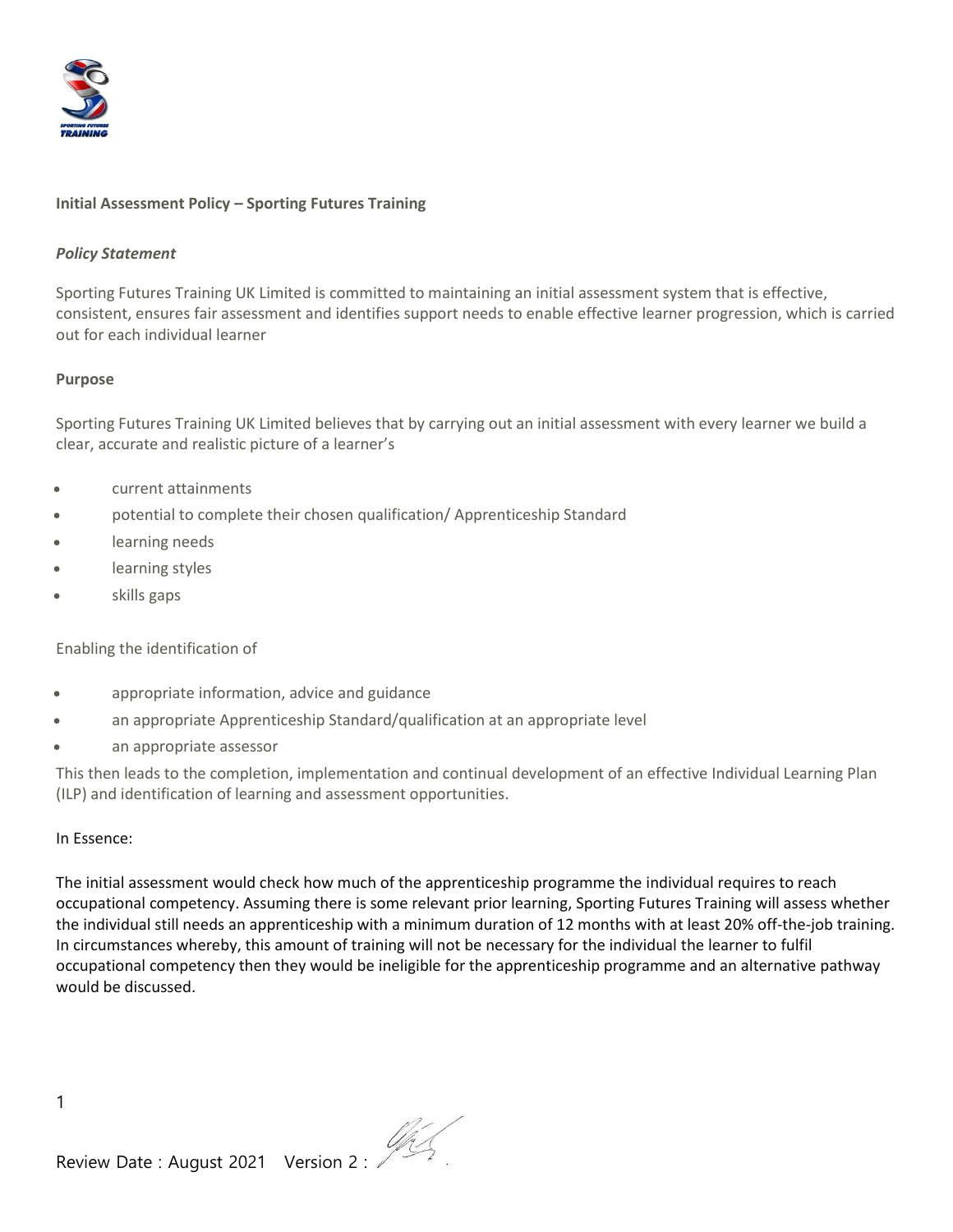

All employees/Learners

## **Roles and Responsibilities**

The Directors and Senior Team of Sporting Futures Training UK are responsible for ensuring that all employees involved in the assessment of learners receive appropriate training, supervision and support regarding the policy and their responsibilities.

Jill Eaton, Director, is responsible for ensuring that a copy of this document is available to all employees and that the policy and procedures are reviewed annually. This will be given within the Staff handbook and our Apprentices will be made aware of the policy at interview when skills gaps and previous experience and prior learning will be discussed. SFT will record prior learning within the Learners evidence pack. The Directors review learner pathways at the start of the apprenticeship and review the cost dependent upon prior learning recognition.

The Learner induction will give a further opportunity to review the initial assessment of learners, with continual monitoring of learners by their tutors and mentors to ensure progression within their identified Learning pathway. **The Curriculum Leaders** are responsible for ensuring the adherence of this policy by all employees

The Director Jill Eaton is responsible for ensuring the policy is available to learners and employers on the web site.

**Individual's Responsibility** - Individual tutors/Assessors are required to act in accordance with the policy, to enable appropriate support to their cohort of learner(s)

# **Policy Implementation – Procedures**

It is essential that all employees put the learner at the centre of the initial assessment process, the process is an important part of the tutor gaining and understanding a rounded picture of the learner as a person.

In initial meetings with the learner's they must be guided by Sporting Futures Training UK Ltd Director Jo Pountney who holds the responsibility to lead on Initial Assessments. Communications relating to recruitment will be circulated to all partners and initial assessments will be undertaken to include:

The interview process with the Employer and the Employee will identify existing knowledge skills and behaviours against the required knowledge, skills and behaviours for the occupational profile of the Apprenticeship job role being offered. An initial skill scan will be completed by interviewees at this stage.

This will then form the basis of the next steps which will be for the tutor to capture the information shown below to produce a candidate profile that will inform appropriate Apprenticeship pathway.

- Candidate Initial Profile (self-assessment), which includes discussion about
- o Occupational background

2

Review Date : August 2021 Version 2 :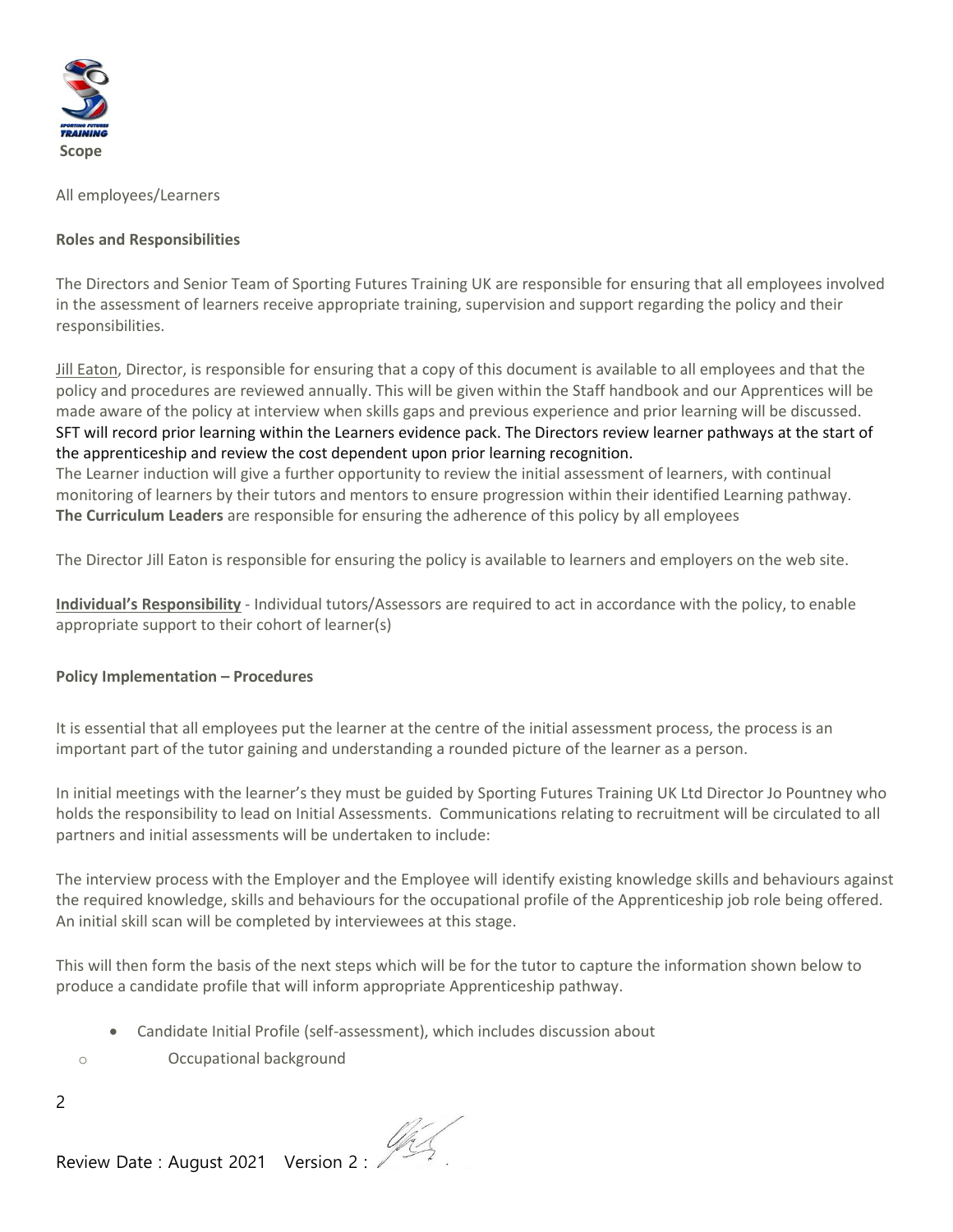

- o Current qualifications held Courses attended
- o Further training and experience needed
- o Assessment needs
- o Learning needs
- o Training needs
- o Aids needed
- o Differentiation / Support needs
- o Objectives and outcomes that the learner wants to achieve

## **Assessors must also be aware of other modes of assessment available to them:**

- Discussion of social needs
- Records of achievement (qualifications and courses).
- Discussion of learning outcomes.
- Observations of learner's working practice.
- Records of Dyslexia Assessments, discussion of dyslexic needs.
- Awareness of ECHP for candidate to ensure appropriate support measures put in place.
- Learning Styles Assessment, to discover the learners preferred styles of learning, which can inform use of different resources in the early stages of the programme.

## **BKSB Functional Skills Initial Assessment:**

## BKSB is triggered prior to enrolment along with a package of initial assessment processes :

- to discover current levels of attainment in maths and English and inform a starting place for further appropriate diagnostic assessments (BKSB) this will be an online assessment in the first instance.
- Confirmation of Prior Learning relating to Learner qualifications is accessed with Learner permission via the Learning Records Service by the SFT Administration Team

# *The Directors will review every Learners Candidate profile at the start of the Apprenticeship and ensure relevant, appropriate pathways are being undertaken and will negotiate relevant cost implications with the Employer.*

## **Points to remember**

Initial assessments are a tool to be used to inform the social, physical and learning development needs of the learner, they will help the tutor to build a relationship with the learners and must be used as a starting point for the Learners journey.

If additional support is identified this will be discussed with SFT Directors to ensure appropriate resources are made available to the tutor and/or the learner. Not all needs may be met by Sporting Futures Training UK Ltd or the learner's employer, where appropriate learners may be referred to specialist, partner organisations.